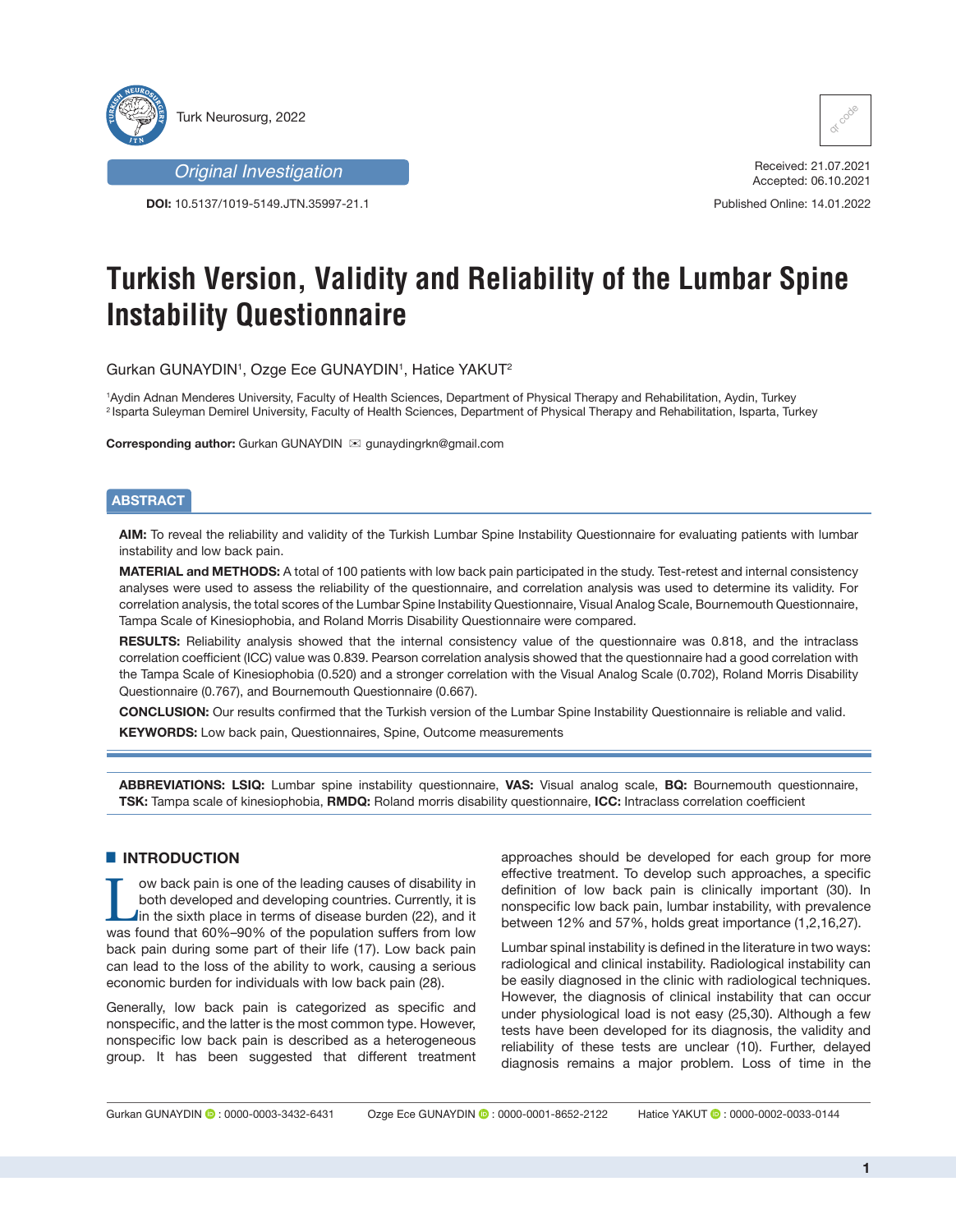diagnosis of lumbar instability can lead to the need for invasive interventions for treatment (8,13). Cook et al. developed the Lumbar Spine Instability Questionnaire (LSIQ) for evaluating lumbar instability as well as low back pain in an effective and timely manner (10).

The LSIQ is a patient-based outcome measurement consisting of 15 yes/no questions. LSIQ assesses the symptoms of pain, spinal movement, fear of movement, and trauma history, and a high LSIQ score indicates a high level of disability (10). Besides the original English version of the questionnaire, there are Brazilian-Portuguese (4) and Thai (9) versions. However, no Turkish language adaptation of the questionnaire was found in the literature review. Therefore, the aim of this study was to assess the reliability and validity of the Turkish version of the LSIQ.

# ■ **MATERIAL and METHODS**

This study was conducted as a methodological design. To conduct this study, the necessary permission was obtained from the Ethics Committee of the Adnan Menderes University (number, 92340882-050.04.04; protocol number, 2020/40). The study was conducted in accordance with the Declaration of Helsinki, and written consent of the participants was obtained.

## **Participants**

Individuals who applied to Isparta City Hospital's Orthopedics and Traumatology service were included in this study. Among the eligible individuals with low back pain, volunteers who were over the age of 18 and signed the consent form were included, whereas those who were pregnant or had systemic and neurologic diseases were omitted from the study. Consequently, the study was completed with 100 participants who met the inclusion criteria and the targeted number of participants was reached (3). Forty (40%) patients refilled the LSIQ for the test-retest analysis.

## **Translation and Cultural Adaptation**

Language adaptation stages of the Turkish version of the LSIQ were carried out according to the guidelines of Beaton et al. (5). First, the original version of the questionnaire was translated into Turkish by two native Turkish speakers fluent in English. Second, the two Turkish versions of the questionnaire were converted into a single translation by consensus by the translators. The first Turkish version of the questionnaire was translated back into English by two bilingual translators. After the translation, the team checked all the translations. The second version of the questionnaire was sent to a Turkish linguist, and the pretest version of the scale was created.

This version of the questionnaire was given to 15 patients with low back pain for clarity, and the Turkish version of the questionnaire was finalized without making any changes during this stage, in line with the feedback received from the participants.

## **Patient-Based Outcome Measurements**

The participants in this research first completed the LSIQ

and then the Visual Analog Scale (VAS), Bournemouth Questionnaire (BQ), Tampa Scale of Kinesiophobia (TSK), and Roland Morris Disability Questionnaire (RMDQ) to complete the reliability and validity stages of the questionnaire. Forty participants filled the LSIQ again 48 hours later to perform the test-retest analysis of the questionnaire*.*

## **LSIQ**

The LSIQ was derived from a Delphi survey by Cook et al. (10). This questionnaire has been shown to evaluate lumbar instability as well as low back pain (8). The LSIQ consists of 15 yes/no questions on topics such as pain, trauma history, and fear of movement. The maximum score that can be obtained from the questionnaire is 15, and a high score indicates high disability (10,21).

# **BQ**

The BQ was created by Bolton and Breen for the evaluation of low back pain. It consists of seven questions that evaluate characteristics such as pain, daily social life, depression and anxiety, and fear-avoidance behaviors. The total score is 70, with a high score indicating high disability (6). The validity and reliability of the questionnaire in the Turkish population has been established previously (18).

## **RMDQ**

The RMDQ consists of 24 questions and evaluates physical function in patients with low back pain. The scale has yes/no questions, and high scores indicate high disability. A revised version of the questionnaire was published in 2000 (29). A Turkish RMDQ study was previously performed, and the questionnaire was found to be reliable and valid (20).

# **TSK**

The TSK consists of 17 questions that assess the parameters of injury and fear avoidance in work-related activities. It is answered with a 4-point Likert scale from strongly disagree to strongly agree. The questionnaire has scores between 17 and 68, and high scores indicate high fear-avoidance behavior (32). A study of the validity and reliability of the scale for the Turkish population was previously conducted (33).

#### **Statistical Analysis**

Statistical Package for Social Sciences (SPSS) for Mac 21.0 package program was preferred for all statistical analyses. Analyses are expressed as mean  $\pm$  standard deviation and as a percentage. Internal consistency and test-retest analyses were used to determine the reliability of the LSIQ. Internal consistency analysis was calculated by Cronbach's Alpha, and test-retest results were calculated by intraclass correlation coefficient (ICC). A Cronbach Alpha value of ≥0.70 was considered sufficient (31). ICC values ≤0.5, 0.50–0.75, 0.75–0.90, and >0.90 indicated weak, moderate, good, and excellent reliability, respectively (19). The validity of the questionnaire was calculated by correlating the total score of the LSIQ with the total scores of the VAS, BQ, RMDQ, and TSK. Pearson correlation was used for this analysis, and it was interpreted as excellent (r=0.81–1.00), very good (r=0.61–0.80), well (r=0.41–0.60), poor (r=0.21–0.40), and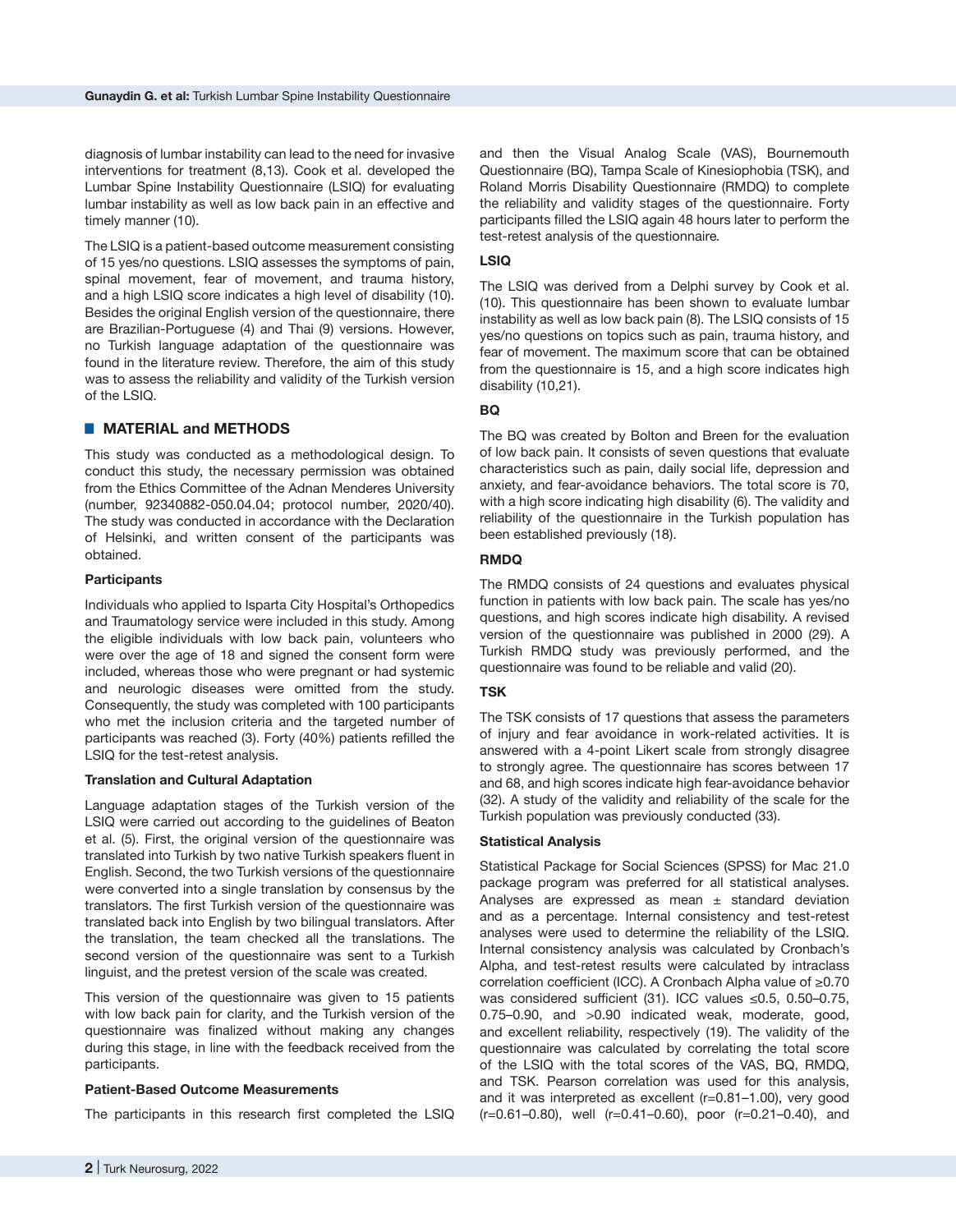bad correlation (r=0–0.20) (14). All values were considered significant at p<0.05.

# █ **RESULTS**

Of the 100 patients who participated in the study, 49 were male and 51 were female. Their detailed demographic data are summarized in Table I. In our analyses, Cronbach's Alpha value of the LSIQ was found to be 0.818. This value indicated that the questionnaire had a high level of internal consistency. When the questions were removed one by one and the analysis was repeated, it was seen that the Cronbach's Alpha value decreased for all questions except for the  $2^{nd}$  and  $15^{th}$ questions (Table II). This shows that these questions broadly contribute to internal consistency.

ICC analysis was performed to determine the test-retest reliability of the scale. Results indicated that the questions had medium-to-excellent (0.590–0.917) reliability. The total ICC value of the LSIQ was found to be at an appropriate level (0.839) (Table III).

Pearson correlation analysis to determine the validity of the questionnaire showed that the LSIQ was positively and well correlated with TSK (r=0.520) and very good with BQ (r=0.667), RMDI ( $r=0.767$ ), and VAS ( $r = 0.702$ ) (Table IV).

## █ **DISCUSSION**

This study was conducted to determine the psychometric properties of the Turkish version of the LSIQ. We found that the questionnaire was reliable and valid for the Turkish-speaking population.

Low back pain affects most people both economically and mentally (22). For this reason, clinicians and researchers have been conducting many studies on the diagnosis and treatment of low back pain. The treatment approaches performed in patients with low back pain primarily include measurement methods such as range of motion of the spine and strength maneuvers. However, the relations of these measurements with parameters such as symptom changes and activities of daily and working life were found to be weak (12,23,26). This indicated that the objective and subjective examination of the lumbar spine in patients with low back pain, as in other pathologies, should be done with the outcome measurements that are appropriate and validated for the disease (11,12,15, 26). However, at this point, the categorization of patients with

**Table I:** Demographics of the Participants

| <b>Parameters</b>                      | Value              |  |
|----------------------------------------|--------------------|--|
| Age (year) $(x\pm ss)$                 | $40.08 \pm 16.22$  |  |
| Height (cm) $(x\pm ss)$                | $168.01 \pm 13.83$ |  |
| Body Mass (kg) $(x\pm ss)$             | $72.92 + 15.46$    |  |
| Back pain duration (month) $(x\pm ss)$ | $47.28 + 76.12$    |  |
| VAS for back pain $(x\pm ss)$          | $5.07 + 2.23$      |  |

*VAS: Visual analog scale, x±ss: mean±standart deviation.*

**Table II:** Internal Consistency Analyses

| 1. If item 1 deleted   | 0.795 |
|------------------------|-------|
| 2. If item 2 deleted   | 0.823 |
| 3. If item 3 deleted   | 0.806 |
| 4. If item 4 deleted   | 0.813 |
| 5. If item 5 deleted   | 0.808 |
| 6. If item 6 deleted   | 0.804 |
| 7. If item 7 deleted   | 0.804 |
| 8. If item 8 deleted   | 0.813 |
| 9. If item 9 deleted   | 0.800 |
| 10. If item 10 deleted | 0.809 |
| 11. If item 11 deleted | 0.795 |
| 12. If item 12 deleted | 0.811 |
| 13. If item 13 deleted | 0.809 |
| 14. If item 14 deleted | 0.803 |
| 15. If item 15 deleted | 0.820 |
| 16. Total              | 0.818 |

### **Table III:** Test-Retest Analyses

| <b>LSIQ</b>                | <b>Intraclass Correlation Coefficent</b><br>(95% Confidence Interval)<br>(Upper-Lover Bound) |  |  |
|----------------------------|----------------------------------------------------------------------------------------------|--|--|
| <b>First Question</b>      | 0.708 (0.449-0.846)                                                                          |  |  |
| Second Question            | 0.749 (0.526-0.867)                                                                          |  |  |
| <b>Third Question</b>      | 0.590 (0.226-0.783)                                                                          |  |  |
| <b>Fourth Question</b>     | $0.890(0.793 - 0.942)$                                                                       |  |  |
| <b>Fifth Question</b>      | 0.599 (0.241-0.788)                                                                          |  |  |
| <b>Sixth Question</b>      | 0.788 (0.600-0.888)                                                                          |  |  |
| <b>Seventh Question</b>    | $0.792(0.608 - 0.890)$                                                                       |  |  |
| <b>Eighth Question</b>     | 0.826 (0.672-0.908)                                                                          |  |  |
| <b>Ninth Question</b>      | 0.646 (0.331-0.813)                                                                          |  |  |
| <b>Tenth Question</b>      | 0.646 (0.331-0.813)                                                                          |  |  |
| Eleventh Question          | 0.884 (0.780-0.939)                                                                          |  |  |
| <b>Twelfth Question</b>    | 0.894 (0.799-0.944)                                                                          |  |  |
| Thirteenth Question        | $0.800(0.622 - 0.894)$                                                                       |  |  |
| <b>Fourteenth Question</b> | 0.917 (0.843-0.956)                                                                          |  |  |
| <b>Fifteenth Question</b>  | 0.772 (0.569-0.880)                                                                          |  |  |
| Total point                | $0.839(0.696 - 0.915)$                                                                       |  |  |
|                            |                                                                                              |  |  |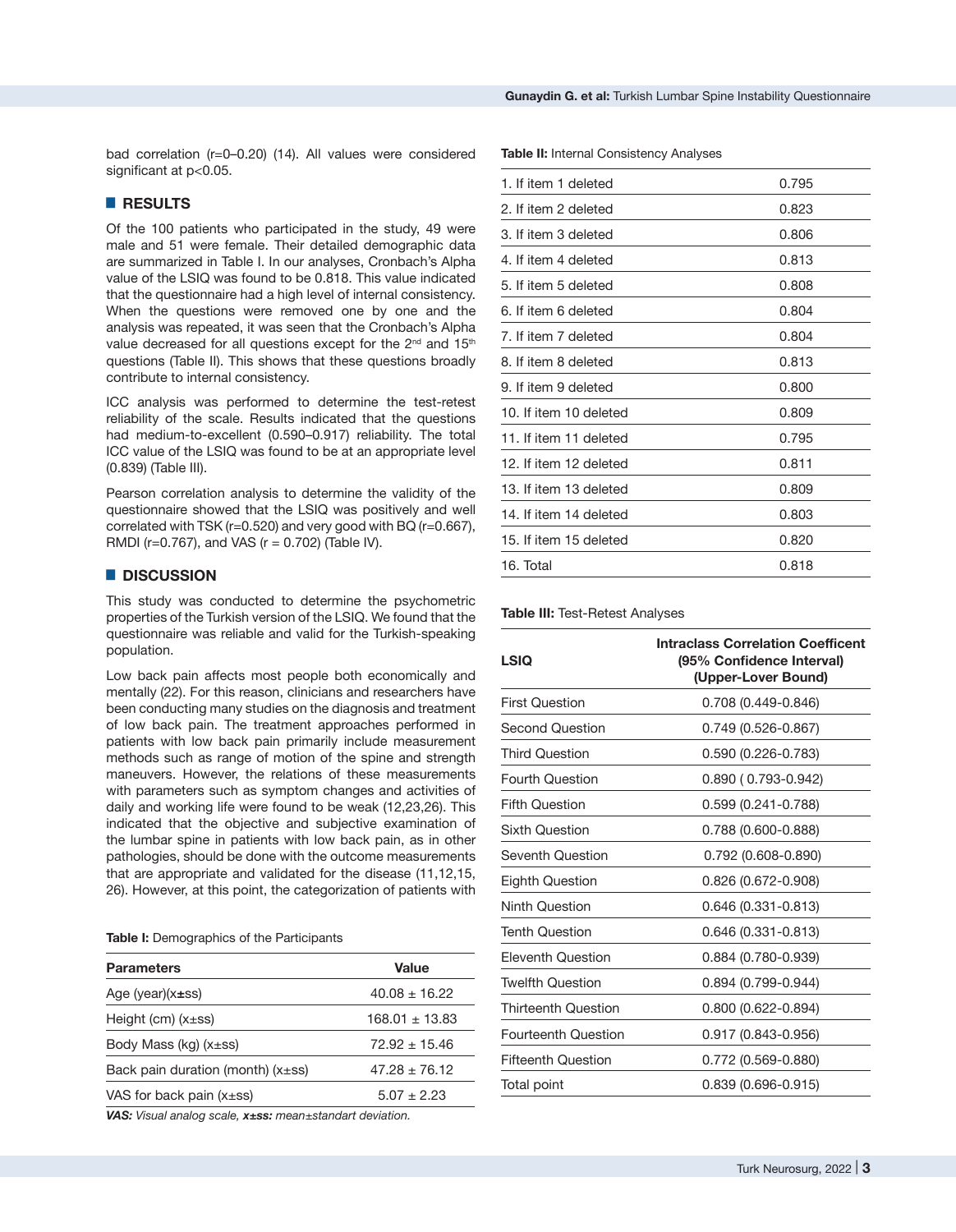#### **Table IV: Correlation Analyses**

|                  | r(p)                |                     |                     |                     |  |
|------------------|---------------------|---------------------|---------------------|---------------------|--|
| Outcome Measures | BQ                  | RMDI                | TKA                 | <b>VAS</b>          |  |
| <b>LSIQ</b>      | $0.667$ ( $0.001$ ) | $0.767$ ( $0.001$ ) | $0.520$ ( $0.001$ ) | $0.702$ ( $0.001$ ) |  |

*LSIQ: Lumbar spinal instability questionnaire, BQ: Bournemouth questionnaire, RMDQ: Roland morris disability questionnaire, TKQ: Tampa kinesiophobia questionnaire, VAS: Visual analog scale.*

low back pain poses a problem. Currently, low back pain is classified as specific and nonspecific low back pain, and the latter constitutes a large group. Patients with lumbar spinal instability in this group show some differences in terms of diagnosis and treatment (30). It has been reported that the LSIQ can be used in patients with lumbar spinal instability as well as in patients with low back pain (8,10).

Although there are many questionnaires evaluating low back pain in the clinic, none of them is accepted as the gold standard (7). In this sense, the LSIQ has a different feature from other patient-based outcome measurements evaluating low back pain.

In non-English version studies, translation and cultural adaptation stages should be completed properly (5) so that the outcome measurement scales created in different languages could be applied in different societies. The translation and cultural adaptation stages implemented within the scope of this study were completed without any problems.

One of the most important issues in the use of outcome measurement questionnaires is the validity and reliability of those questionnaires. The Cronbach's Alpha value was found to be 0.818 by the internal consistency analysis of the LSIQ. This value was 0.69 in the original version (21) and 0.79 in the Brazilian-Portuguese (4) version. In the Thai version, no data on internal consistency analysis was available (9). According to these results, the Turkish and Brazilian-Portuguese language versions had a higher internal consistency than the original questionnaire.

Another important issue in terms of the reliability of the patient-based outcome measurements is the test-retest reliability. Test-retest analyses shed light on the stability of the time of the questionnaires. However, there is no consensus on the appropriate time interval between repetitions of these two tests. Short interval periods can cause the participants to remember their previous answers, and long periods can cause a change in the course of the disease. For this reason, in this study, the test-retest period was determined based on the study of Marx et al., and a 2-day interval was preferred (24).The analyses showed that the ICC values of the survey questions ranged between 0.590 and 0.917, and the total ICC value was 0.839. This value was 0.74 in the Brazilian-Portuguese version (4) and 0.91 in the Thai version (9). When the non-Turkish language compatibility of the questionnaire was assessed, it was found that ICC values of the original version were not available. Additionally, question-based ICC analyses of the versions in other languages were not available. When these data were assessed, the stability of the questionnaire over time was found to be sufficient.

Validity analyses are of great importance in using questionnaires translated from different languages into the target language for the related disease or symptom. Therefore, the total scores obtained from the LSIQ were compared with the total scores of the VAS (r=0.702), BQ (r=0.667), RMDQ (r=0.767), and TSK (r=0.520). We saw that there was a positive relationship between good and very good validity. In the validity analysis of the Brazilian-Portuguese version of the questionnaire, the questionnaire was found to have a good correlation with the Pain Numeric Rating Scale (0.46), TSK (0.49), and Beck Depression Inventory (0.44), and it had a very good correlation with RMDQ (0.66) (4). Although these values are the first construction of the validity data of the LSIQ, they indicate that the questionnaire is valid.

This study has some limitations. The responsiveness analysis, which would determine the sensitivity of the LSIQ to symptoms and clinical changes, could not be performed within the scope of this study. The responsiveness analysis is vital for a clearer understanding of the psychometric properties of the LSIQ and will be performed in future studies.

# █ **CONCLUSION**

As a result of this study, the Turkish version of the LSIQ was found reliable and valid. Its clear structure, short completion time, easy score calculation and its use in patients with lumbar spinal instability as well as in patients with back pain show that the LSIQ is a preferable questionnaire for clinical use.

## █ **ACKNOWLEDGEMENTS**

The authors thank Dr. Bora Yakut for his contribution in the referral of the patients.

# █ **AUTHORSHIP CONTRIBUTION**

**Study conception and design:** GG,OEG, HY

**Data collection:** HY, GG

**Analysis and interpretation of results:** GG

**Draft manuscript preparation:** GG,OEG,HY

**Critical revision of the article:** GG,OEG,HY

## **Other (study supervision, fundings, materials, etc...):** GG,OEG,HY

All authors (GG,OEG,HY) reviewed the results and approved the final version of the manuscript.